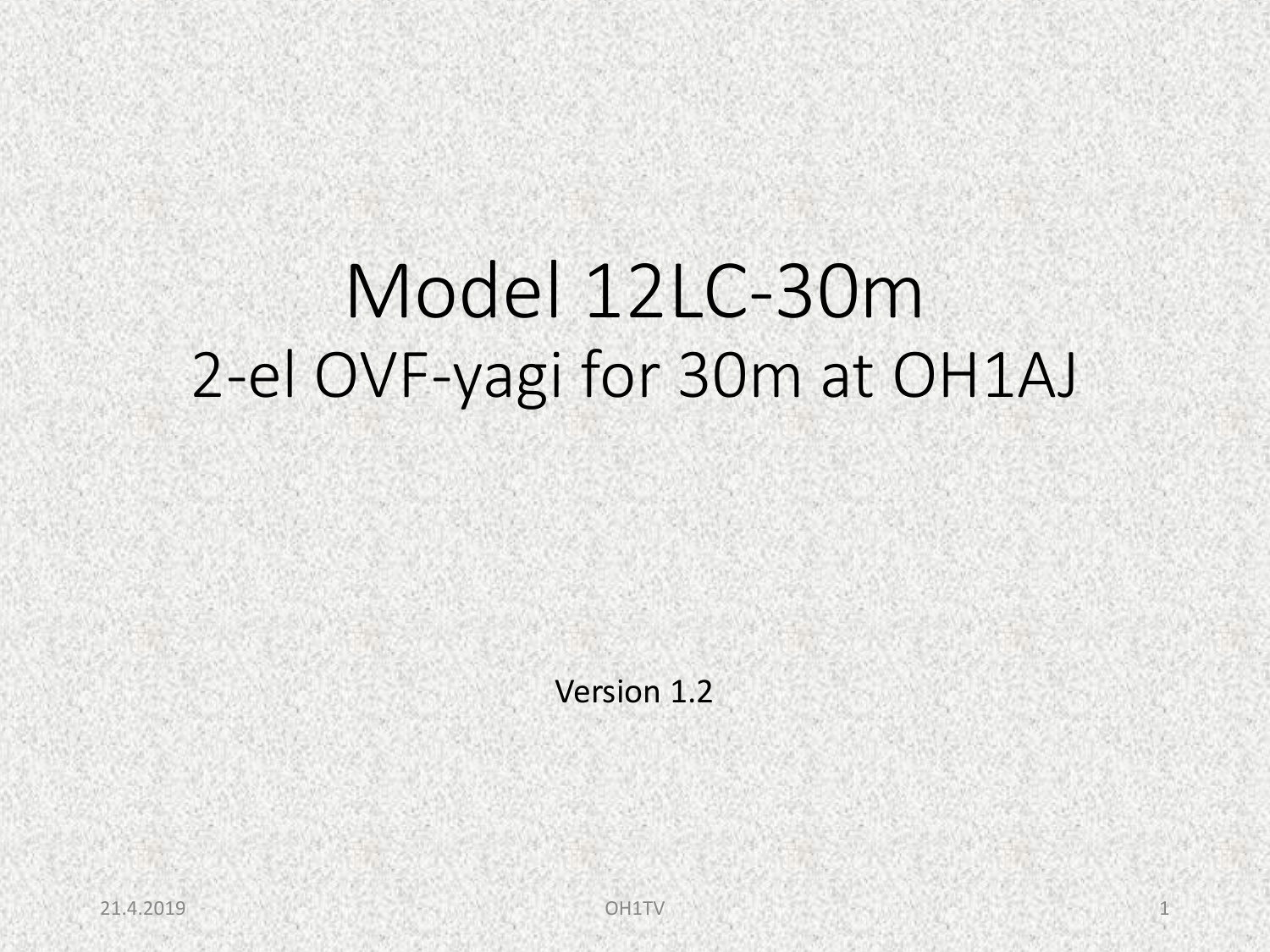## 2-el phased array for 30m at OH1AJ



- Full size elements, abt 15m long
- Spacing 4.2m
- Opposite-voltage feed system
	- both elements are tuned to 10125kHz
	- ½ wavelength cables from both element to the phasing box
	- opposite cable polarities in front and rear elements
	- current balun on both cables
	- equal current amplitudes in both elements
- Instant 180 degree direction switching

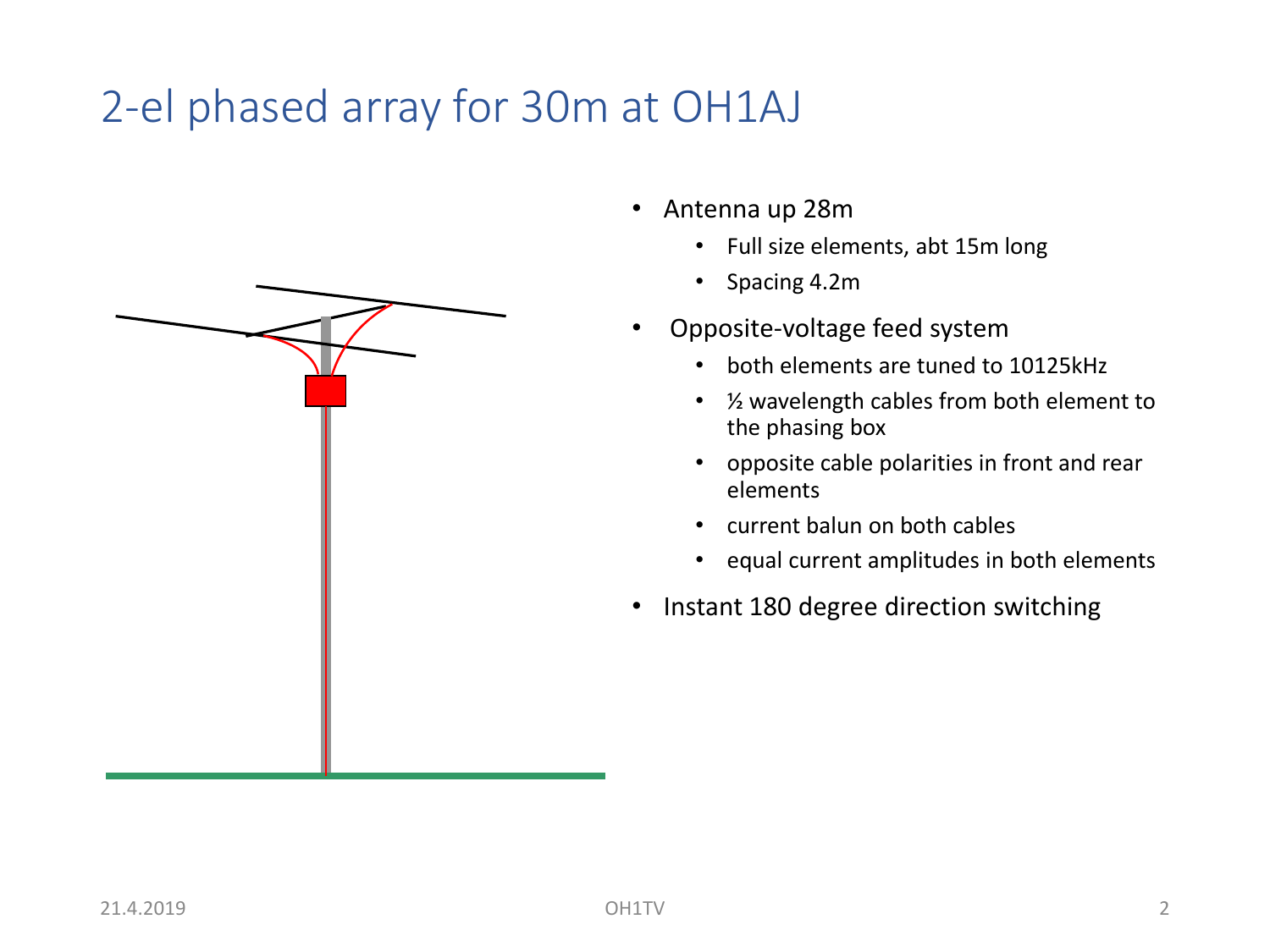## Tapering plan for one half element

| • Dia/mm   | Length/mm              | wall/mm        | Cumulative/mm |
|------------|------------------------|----------------|---------------|
| $\cdot$ 40 | 1500 (from ele center) | $\overline{2}$ | 1500          |
| • 35       | 1000                   | $\overline{2}$ | 2500          |
| $\cdot$ 30 | 1000                   | 1.5            | 3500          |
| $\cdot$ 25 | 1000                   | 1.5            | 4500          |
| $\cdot$ 19 | 1000                   | 1.5            | 5500          |
| $\cdot$ 15 | 1000                   | 1              | 6500          |
| $\cdot$ 12 | 960                    | 1              | 7460          |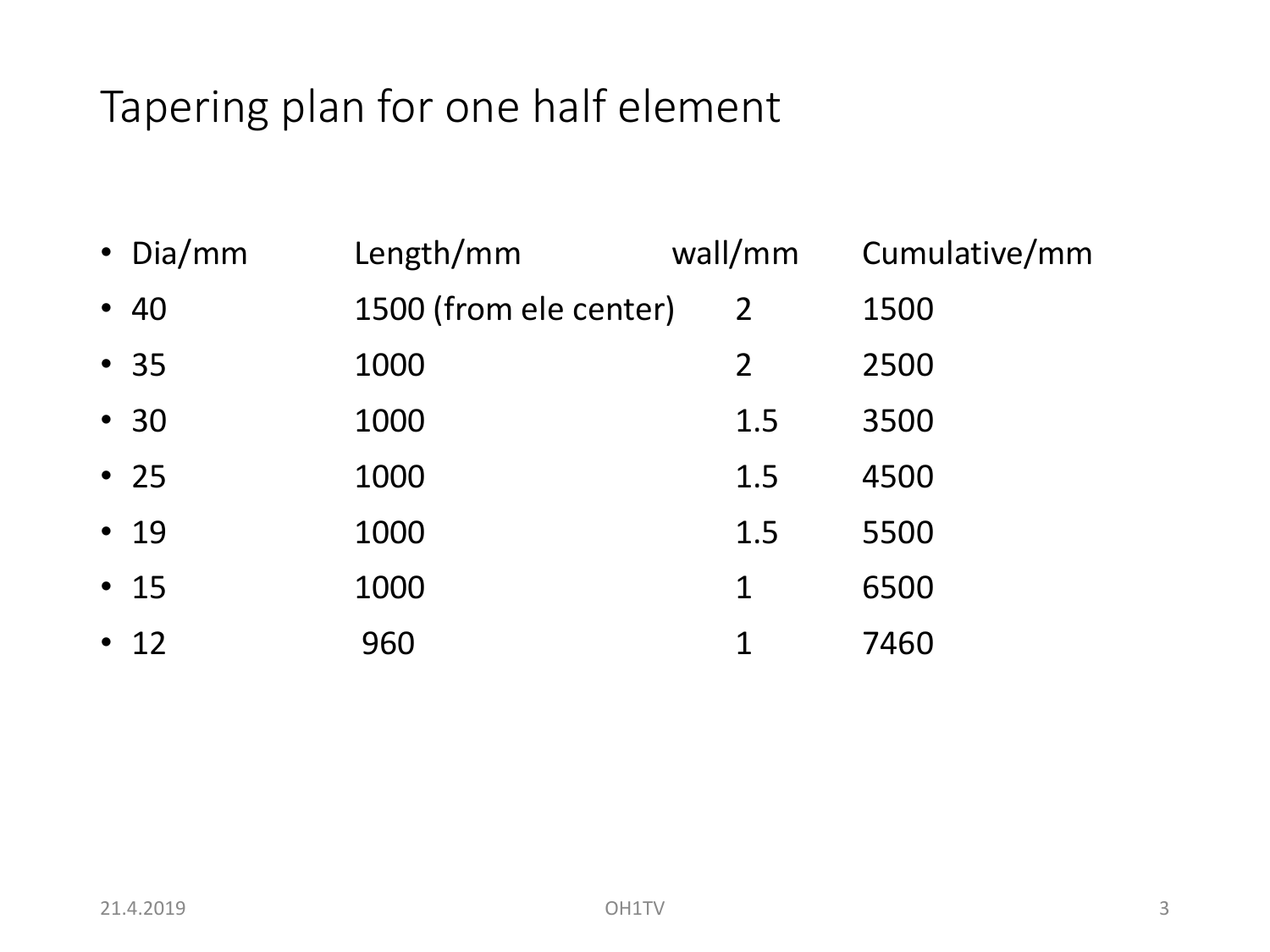30m OVF-array at OH1AJ Antenna height 28m Elements tuned to 10125kHz Electrical length of feed cables is  $14.80$ m @ v=1.00 Element spacing 4.2m Center frequency 10125kHz



17.42019 OH<sub>1</sub>TV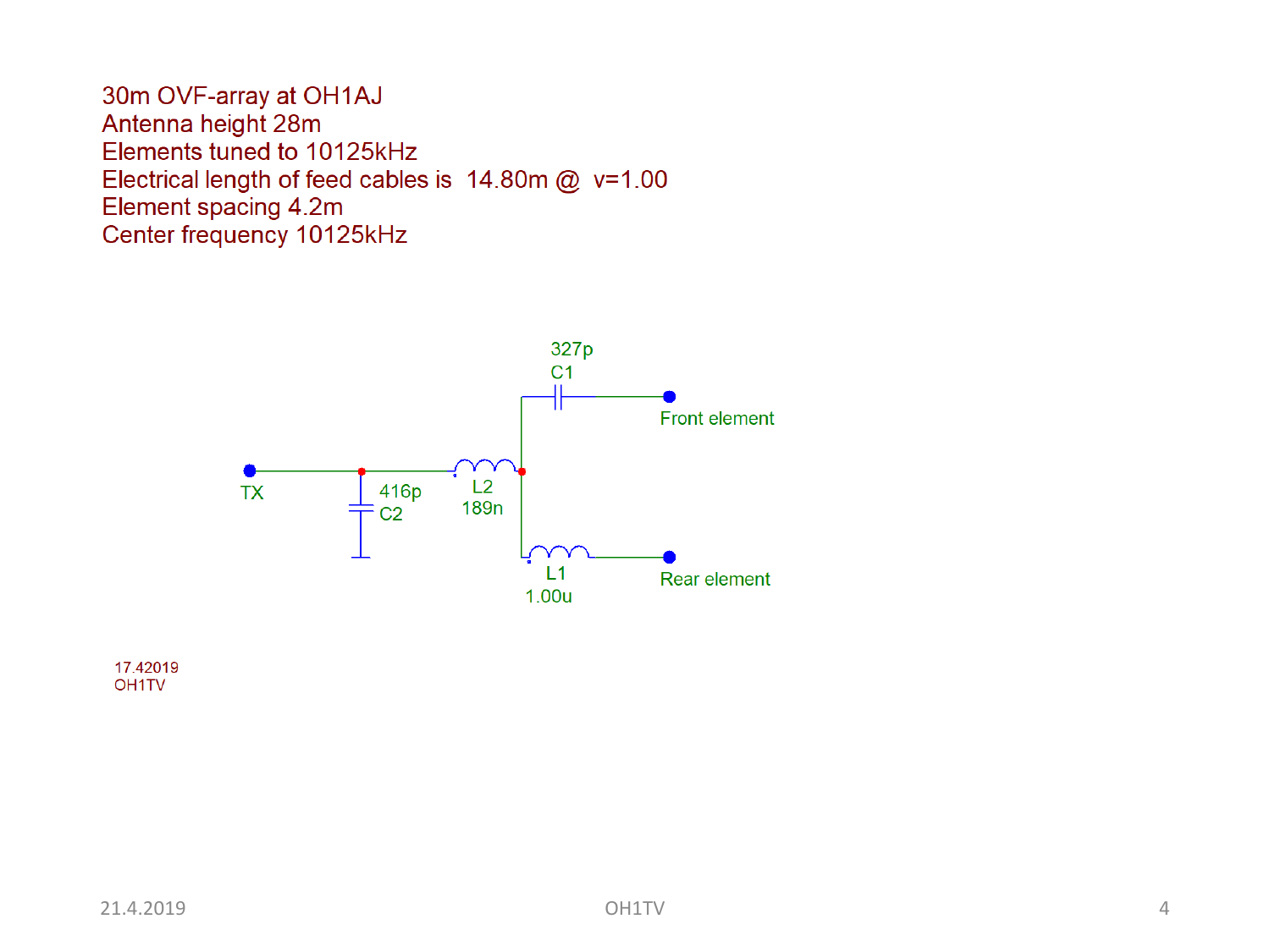#### Phasing box for 2el 30m array at OH1AJ

Tuning targets, when X grounded:<br>Front element:  $327pF \text{ @ } 10.125MHz = -j 48.07 ohm$ <br>Rear element:  $1.00uH \text{ @ } 10.125MHz = +j 63.62 ohm$ 



X = low inductance short circuit to ground during aligment process

18.4.2019 OH1TV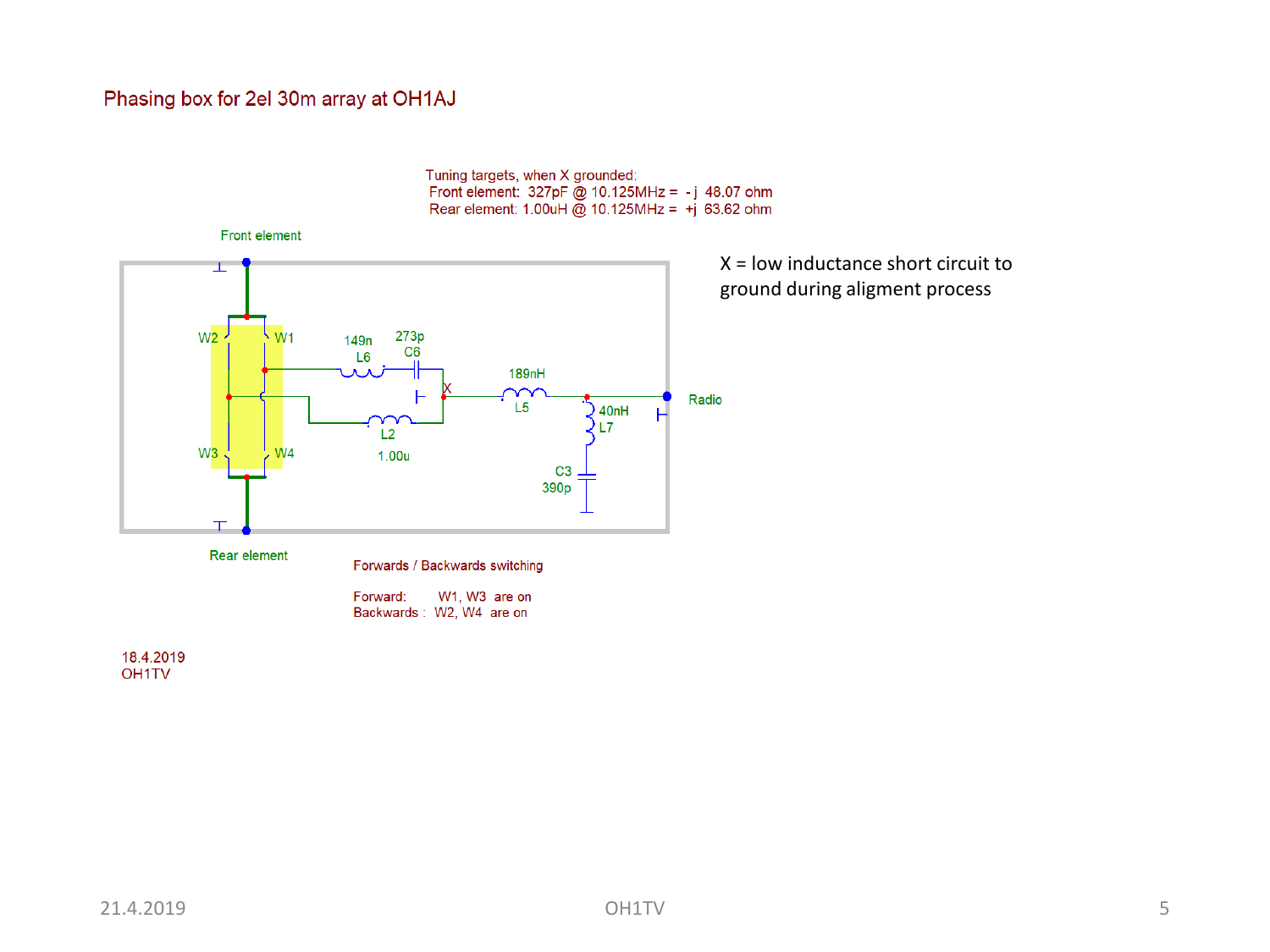

### Box lay-out

accurate capacitance values achieved by using two parallel capacitors and their wire lengths adjusted.

- The box is Hammond 120x180x60mm
- All components are mounted on the cover plate
- 3pcs UHF female connectors, flange mount
- Relay Omron mjn3cf-dc12 250v 10A ac
- The capacitor board is insulated with plastic stand-offs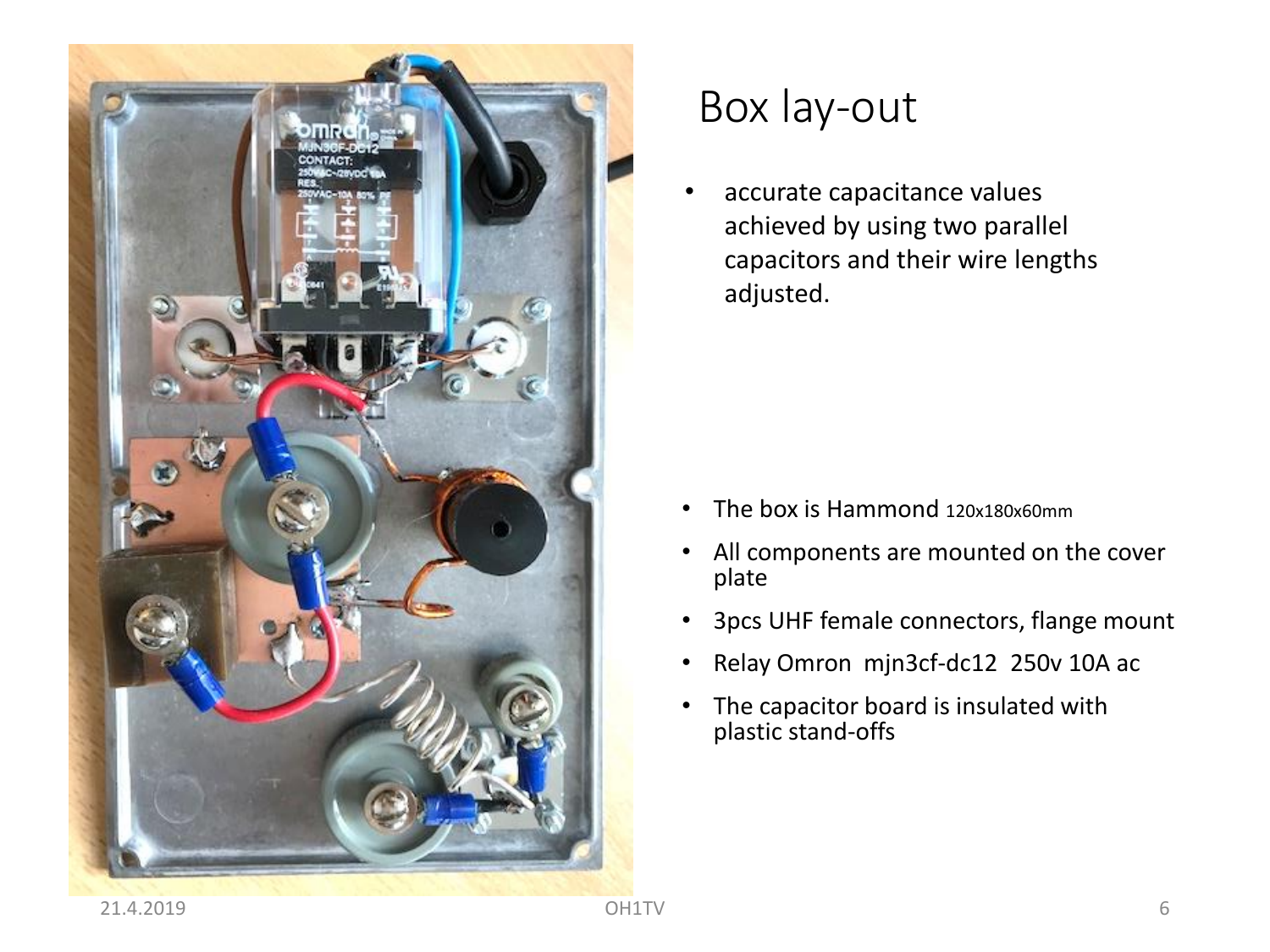

### The phasing box upside-down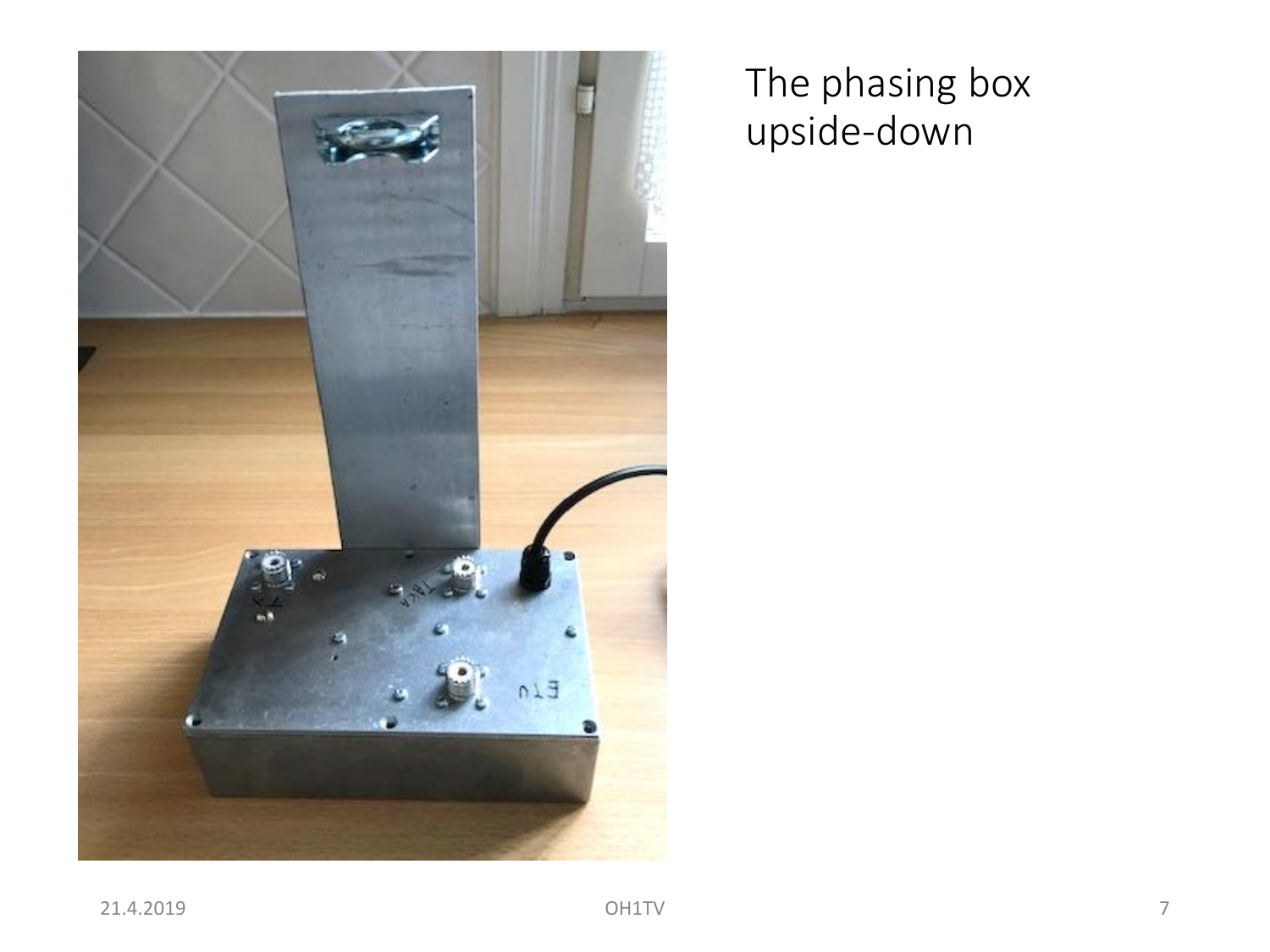### 10125kHz, height 28m, vertical pattern

**Total Field** 

**EZNEC Pro/4** 



### 10.125 MHz

| <b>Elevation Plot</b> |                                                   | Cursor Elev | 15.0 deg. |
|-----------------------|---------------------------------------------------|-------------|-----------|
| Azimuth Angle         | $0.0$ deg.                                        | Gain        | 11.61 dBi |
| Outer Ring            | 11.61 dBi                                         |             | 0.0 dBmax |
|                       |                                                   |             |           |
|                       | Slice Max Gain 11.61 dBi @ Elev Angle = 15.0 deg. |             |           |
| Beamwidth             | 15.4 deg.; -3dB @ 7.1, 22.5 deg.                  |             |           |
| Sidelobe Gain         | $9.22$ dBi @ Elev Angle = 49.0 deg.               |             |           |
| Front/Sidelobe        | $2.39 \text{ dB}$                                 |             |           |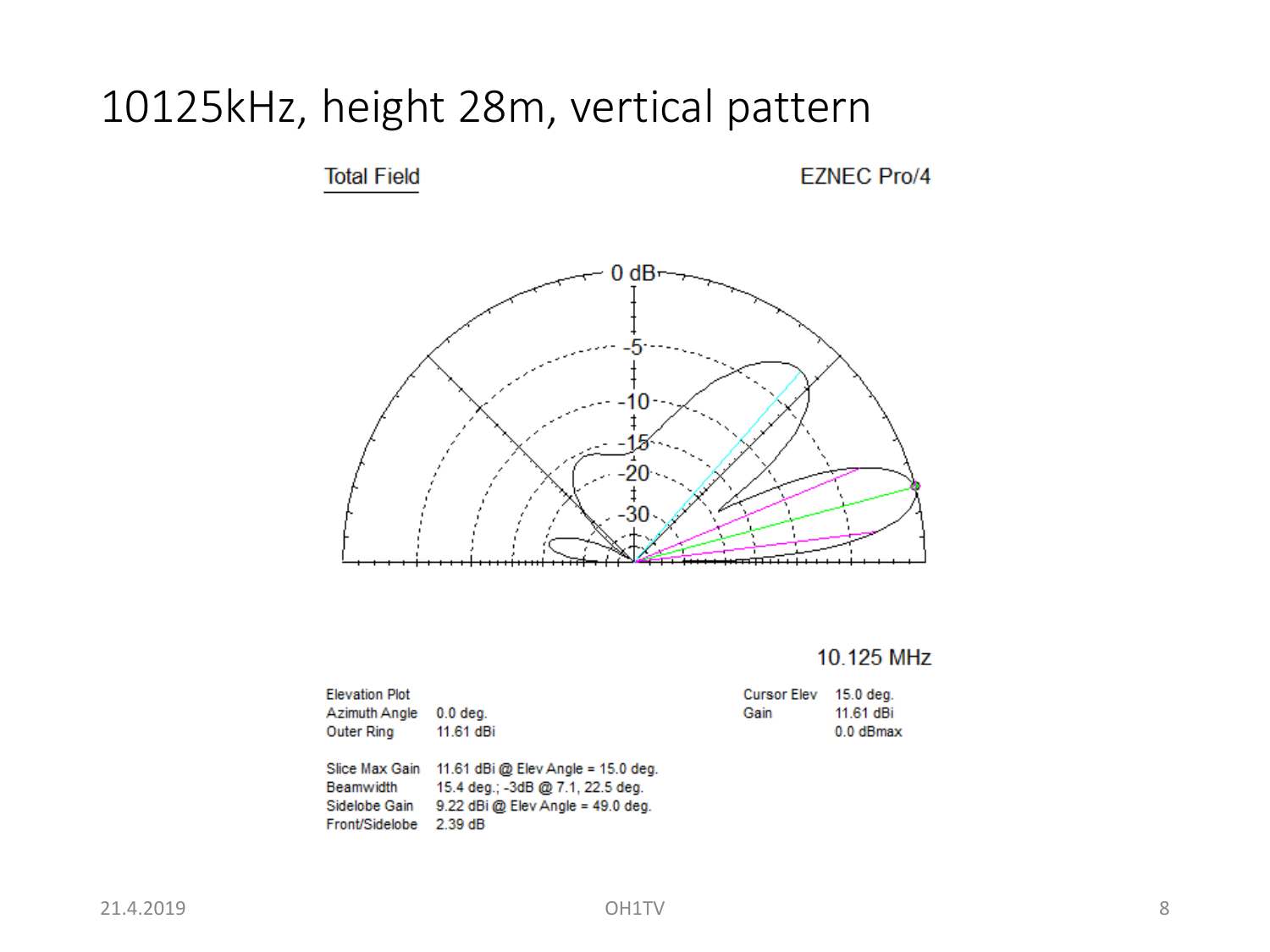### 10125kHz, height 28m, horizontal at elevation 15 deg

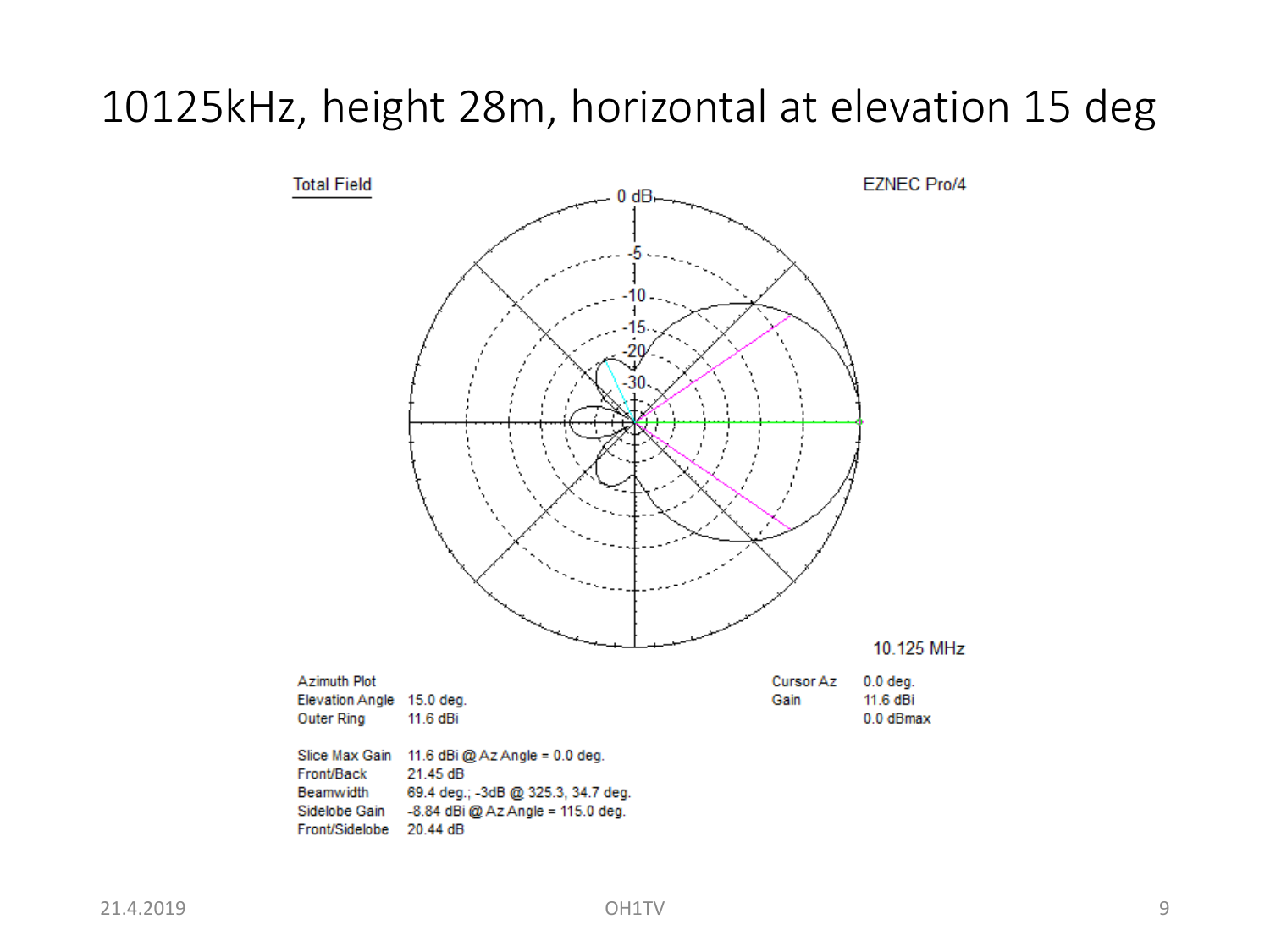### 10100kHz, height 28m, horizontal at elevation 15 deg

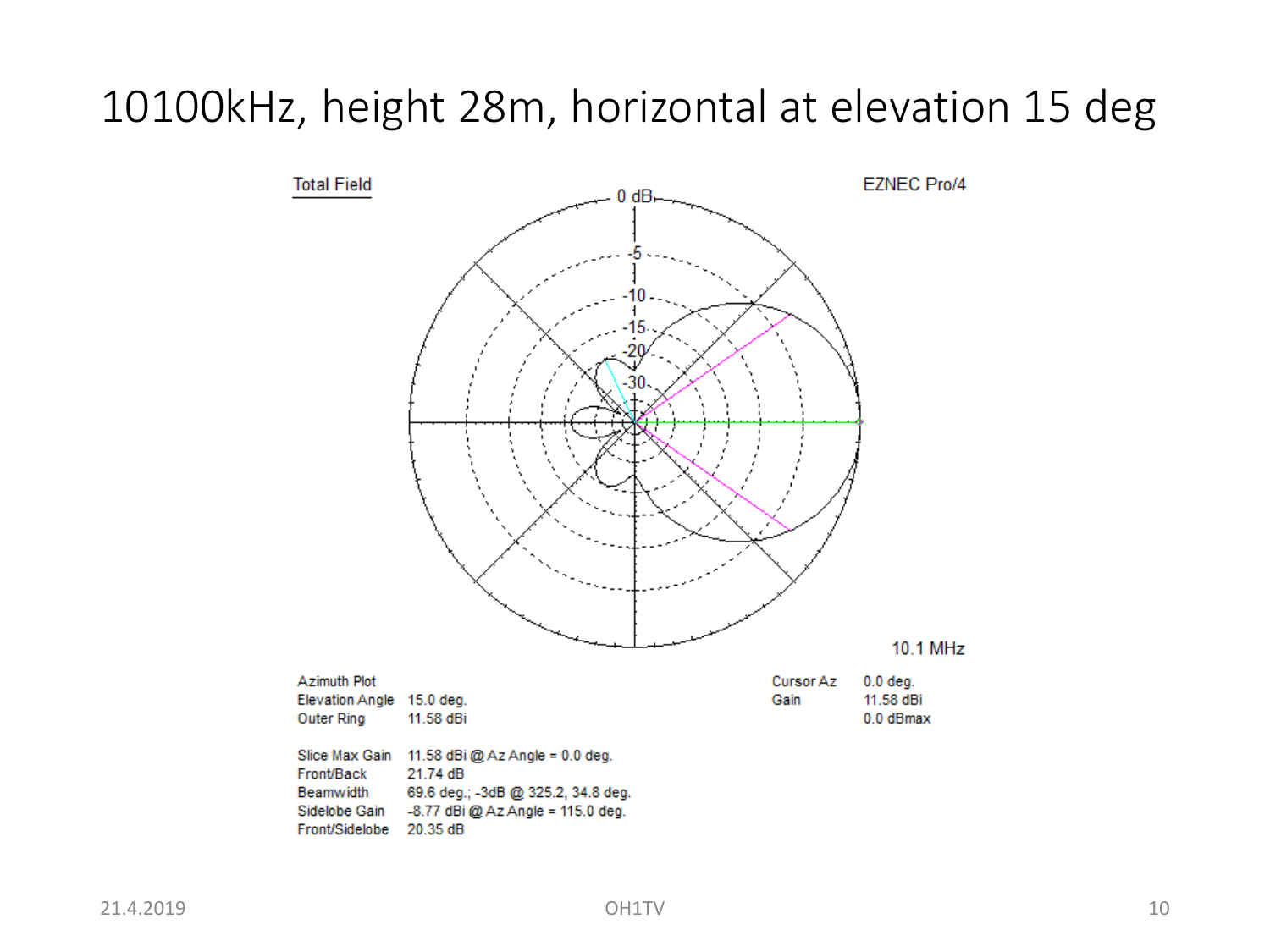### 10150kHz, height 28m, horizontal at elevation 15 deg

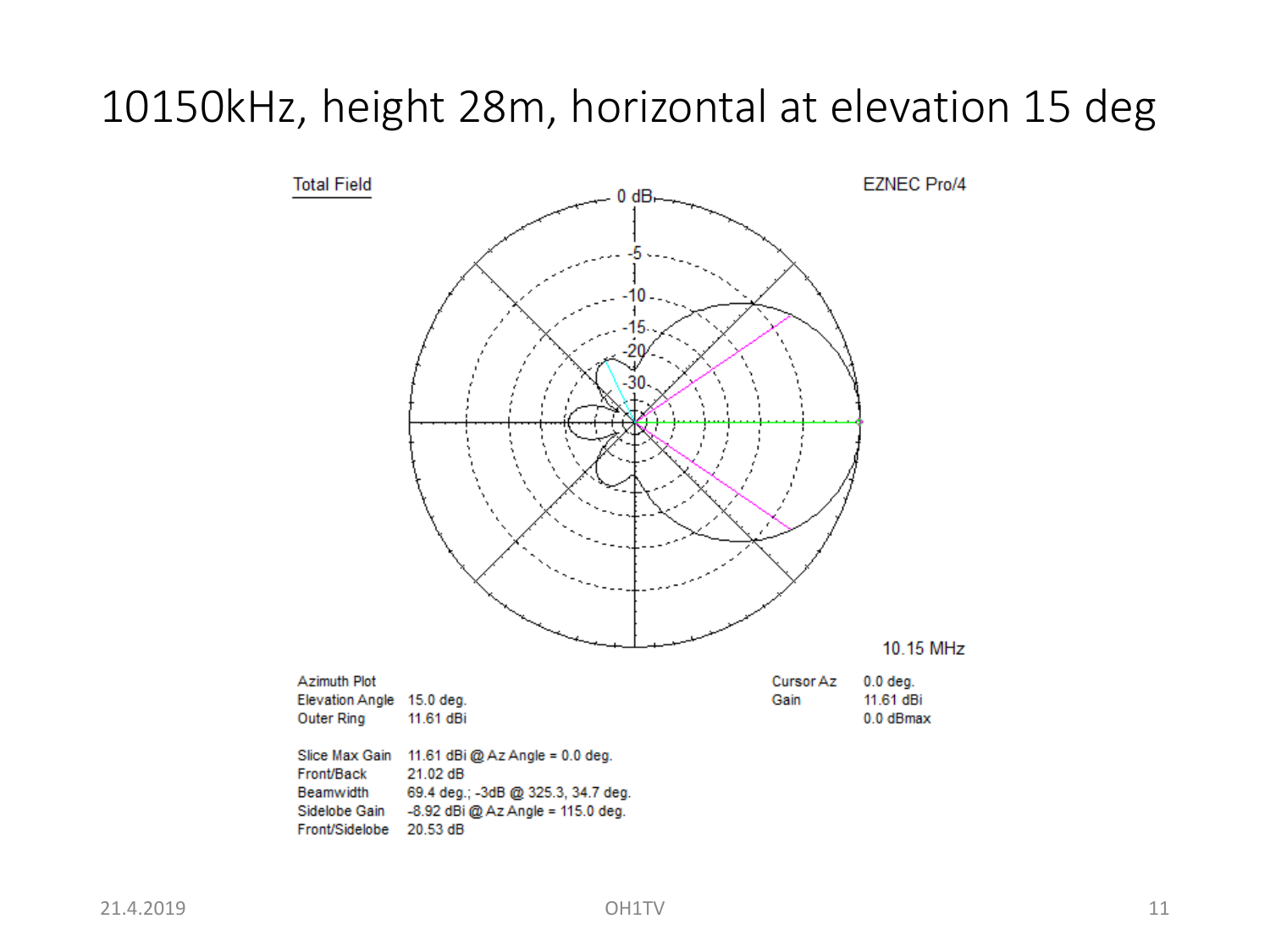### SWR

#### **EZNEC Pro/4**